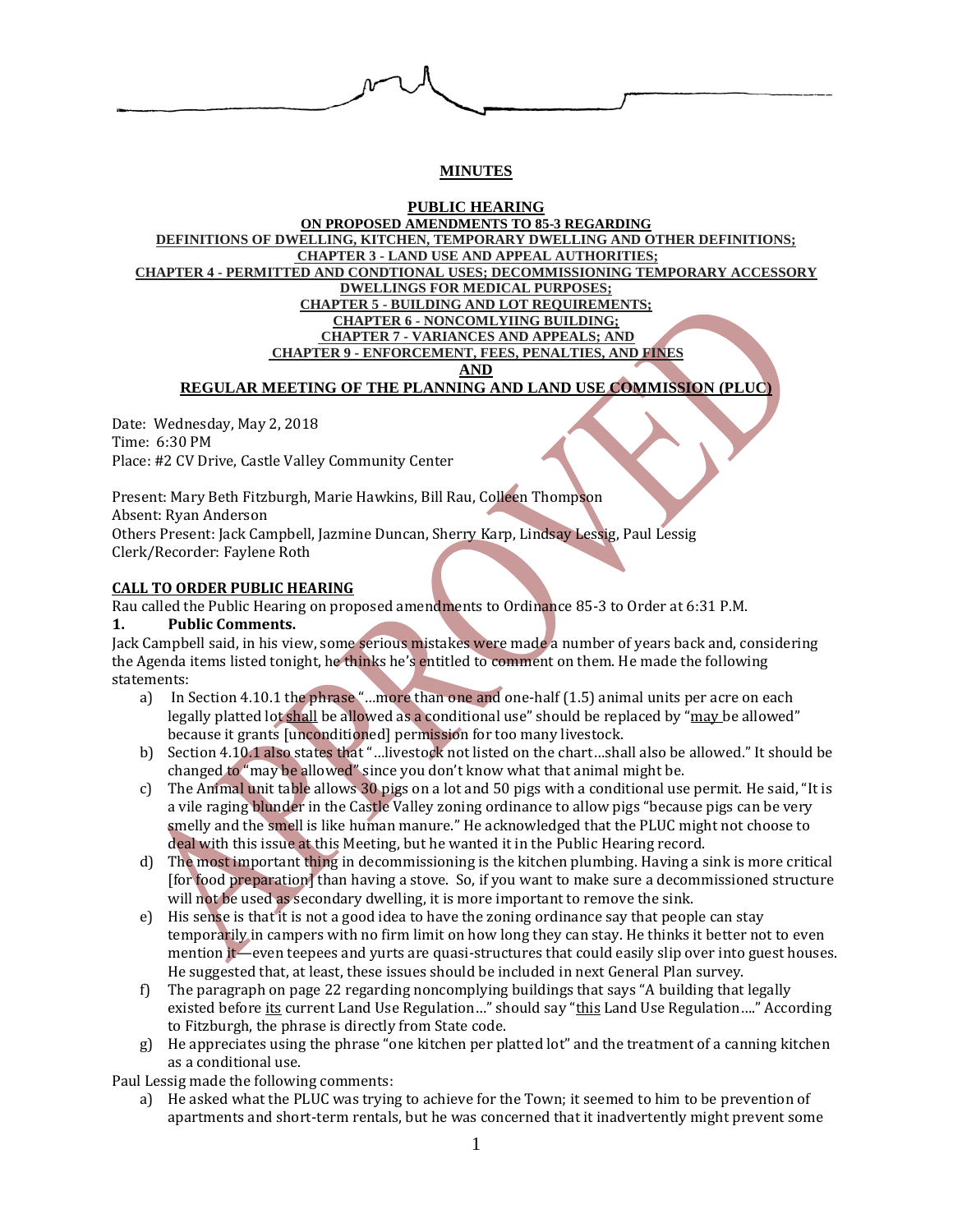

reasonable use. He has a son with family of four and doesn't think a tent would be suitable accommodations for a visit. He could see wanting to build something to accommodate family guests. He also wondered what accommodations would be made for the surviving spouse of a TAD designee. Fitzburgh commented that the surviving spouse might likely qualify as the primary TAD designee. She also referred to Section 5.5 which addresses the intent of only one dwelling per lot with the exception of one TAD per lot. She noted that past surveys show that residents prize open space and want to get a handle on overnight rentals.

- b) It can be an architectural problem for many residents to expand their primary dwelling to accommodate additional family members [as guests or for medical reasons].
- c) The Town should address enforcement of the use of secondary structures as rentals, outdoor lighting violations, etc.

Jazmine Duncan initiated a discussion regarding the potential for septic systems to contaminate the CV aquifer as being "when, not if." Some resources for helping to address this issue would be Orion Rogers, the State Sanitarian. and a prior septic density study of Castle Valley referred to by Fitzburgh.

## **2. Adjournment.**

Thompson moved to adjourn the Public Hearing. Hawkins seconded the Motion. Fitzburgh, Hawkins, Rau, and Thompson approved the Motion. The Motion passed unanimously. Rau adjourned the Public Hearing at 6:55 P.M.

## **CALL TO ORDER REGULAR MEETING**

Rau called the Regular Meeting of the PLUC to order at 6:55 P.M.

**1. Open Public Comment** – None.

## **2**. **Approval of Minutes.**

## **Regular Meeting of April 4, 2018.**

Roth informed PLUC Members that she added a line for "Clerk/Recorder: Faylene Roth" after "Others Present." Thompson noted that the voting roll call for the Motion in Item 4 (page 3) shows Anderson and Fitzburgh voting twice. Roth redlined the duplicate names as a deletion.

Fitzburgh moved to approve the Minutes as presented. Thompson seconded the Motion. Fitzburgh, Hawkins, Rau and Thompson approved the Motion. The Motion passed unanimously.

## **3**. **Reports.**

# **Correspondence** – None.

## **Town Council Meeting** – Fitzburgh.

According to Fitzburgh, the Town Council delayed action on a decision for decommission of the TAD on Lot 109. Duncan reported that some TC members were not comfortable with updating the contract and wanted to wait to see how proposed amendments from the PLUC would address decommission of a TAD.

**Permit Agent** – Interim Building Permit Agent (BPA) – Roth.

# - **Permit Activity.**

Roth submitted a report showing three electrical permits, one solar permit, one building permit, one septic permit and a Temporary Dwelling Permit during the month of April 2018.

## - **Updates on Recent Applications**.

Fitzburgh reported that she had a conversation with Brian Murray asking that the plot plans for electrical repairs and upgrades that require no new lines or changes in the service entrance be simplified and not be required to include setbacks, etc. Thompson said the Ordinance is written to allow the BPA to make a determination of what supporting documents are required. Fitzburgh also mentioned that a change of use application might be required when a building without utilities is converted to one with electricity. Roth reported that James Bonny had the requested survey for Lot 298 completed. After she, Thompson, and Anderson made a site visit, they discovered that the setback requirements given by the Variance Officer did not match the position of the building pad prepared by the property owner. Bonny has said he plans to request another variance to adjust the position of the setbacks. PLUC Members asked Roth to inform Bonny that he should contact the Town Clerk to proceed.

## - **Procedural Matters.**

PLUC Members were reminded of the Open and Public Meetings Training on Thursday, May 3, 2018.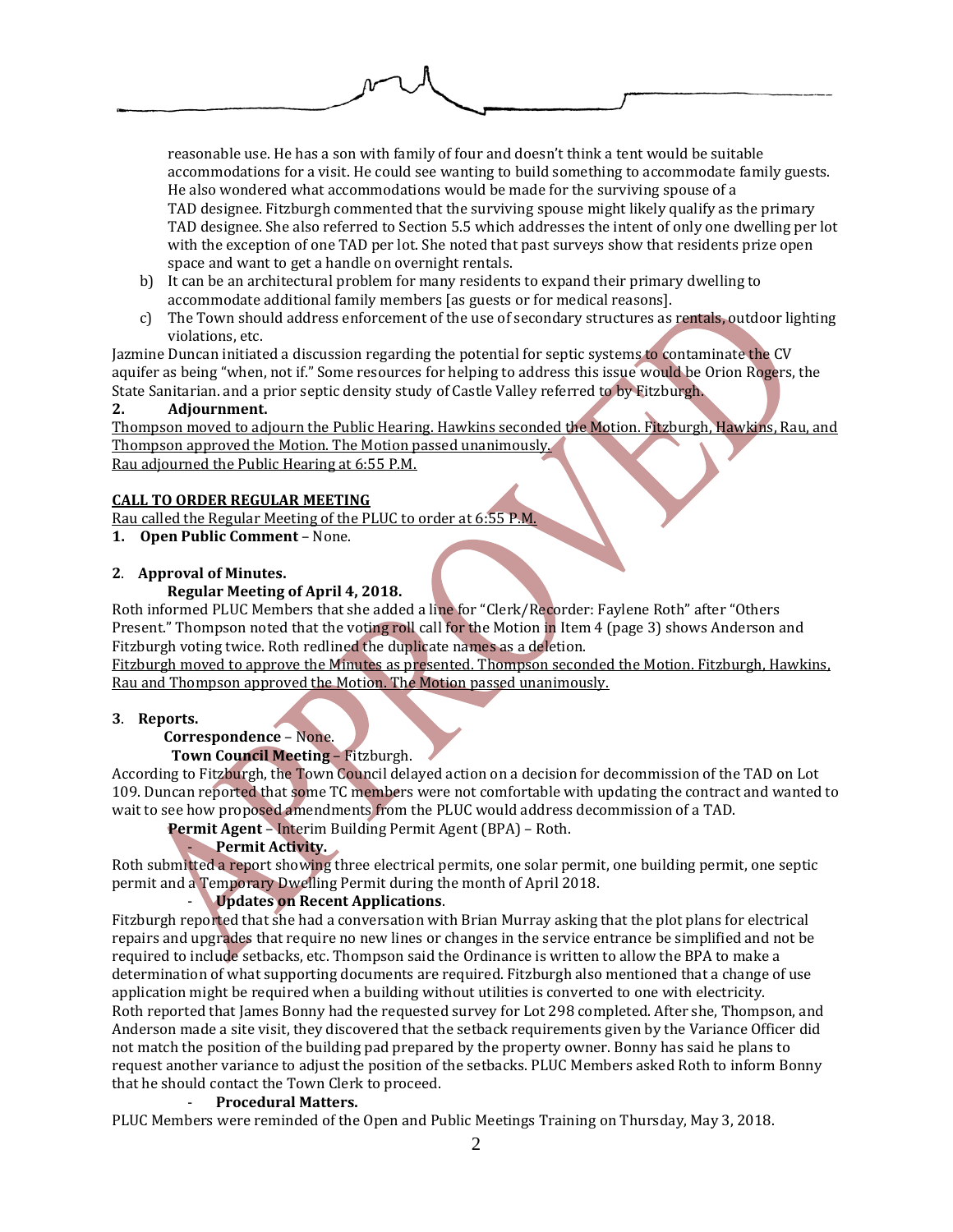

#### **NEW BUSINESS**

4. **Discussion and possible action re: amendments to Ordinance 85-3 regarding definitions of Dwelling, Kitchen, Temporary Dwelling and other definitions; Chapter 3 Land Use and Appeal Authorities; Chapter 4 Permitted and Conditional Uses; Decommissioning Temporary Accessory Dwellings for Medical Purposes; Chapter 5 Building and Lot Requirements; Chapter 6 Noncomplying Building; Chapter 7 Variances and Appeals; and Chapter 9 Enforcement Fees, Penalties and Fines.**

After discussion and review, the changes listed below were approved. Grammar and punctuation corrections will be made outside this Meeting after these changes are incorporated into a new draft. PLUC Members agreed that the livestock issues presented by Campbell were important and would be addressed separately from these amendments. Rau suggested that Hawkins formally request the PLUC to re-examine this section. Fitzburgh replied to Campbell's concerns about the use of "shall" and "may" in Section 4.10.1. She said that the use of "shall" in this section applies to a designation as a conditional use. It does not imply that blanket approval is given to a request.

 Page 1, Table of Contents – added 4.16 Additional Kitchens Exceeding One Kitchen Per Legally Platted Lot.

 Page 3, Definitions – Dwelling: (line 5) Delete "Also," and add "A dwelling is also" prior to "…any building or portion of a building that includes all of the following:" (line 9/10) Approved change to "Only one kitchen…allowed per legally platted lot" rather than "per building." (line 11) After discussing Campbell's concerns about the last sentence that grants permission for visiting family and friends to "occasionally" stay in "yurts, teepees, and other temporary structures," PLUC Members agreed that they wanted to retain it in order to clarify what is allowed.

 Page 3, Definitions – Grade Existing: (line 7/8) Gave responsibility back to the Building Permit Agent (BPA) rather than the Roads Manager because the BPA needs to be aware of grade in order to determine building height.

 Page 4, Definitions – Temporary Dwelling: Last sentence deleted because addressed in earlier definition of "Dwelling."

 Page 5, 3.1.1 Building Permit Agent: (line 6) Insert "The [BPA] shall determine if, upon renewal, a temporary dwelling permit shall require additional conditions for its continued use as a temporary dwelling and refer those that require conditions to the [PLUC]." (line 13) Change "it" to "is."

 Page 5, 3.1.4 Town Council: 9 (line 2/3) Move "annual" to next line to read "…review, annual renewal and revocation…"

Page 6, 3.2.1 Planning and Land Use Commission: (line 4) Adds "…or nonroutine…" to cover all situations.

 Page 9, 4.2.H Permitted Uses…: Adds designation of Town Council (TC) as entity that determines "commercial agricultural use."

 Page 9, 4.2.N Permitted Uses: Added "One operational and approved septic waste-water disposal system per legally platted lot." Discussed adding information to the septic permit regarding the procedure for decommissioning an old septic and adding a new one.

 Page 11, 4.7.5 Conditional Use Permit [CUP] Renewal: (para. 5, line 2/3) Added language regarding "conflict with any Town Land Use Regulation" to ensure that if a second kitchen were being used to create an illegal dwelling or rental, the CUP renewal could be denied.

• Page 11, 4.7.6 (5) CUP Revoked: Added same line as above to ensure that the CUP could also be revoked.

 Page 12, 4.11 Temporary Accessory Dwellings [TAD] for Medical Purposes: Adds a statement that TADs must comply with all square footage and height regulations and allows other buildings to be removed to enable a TAD to be legally installed.

 Page 13, 4.11.2.E and F [TAD] Use: Revises language to clarify who can sign the TAD contract and to allow the change of a caregiver without having to amend the TAD contract.

 Page 13, 4.11.3 Other: Thompson asked what the term "afixture" meant; but, beyond being a legal term, no one knew the definition.

 Page 14, 4.11.5.B Expiration of [TAD] Permit: Last sentence reordered to say "…shall be removed…unless the permit has been renewed or decommissioned in conformity with these requirements."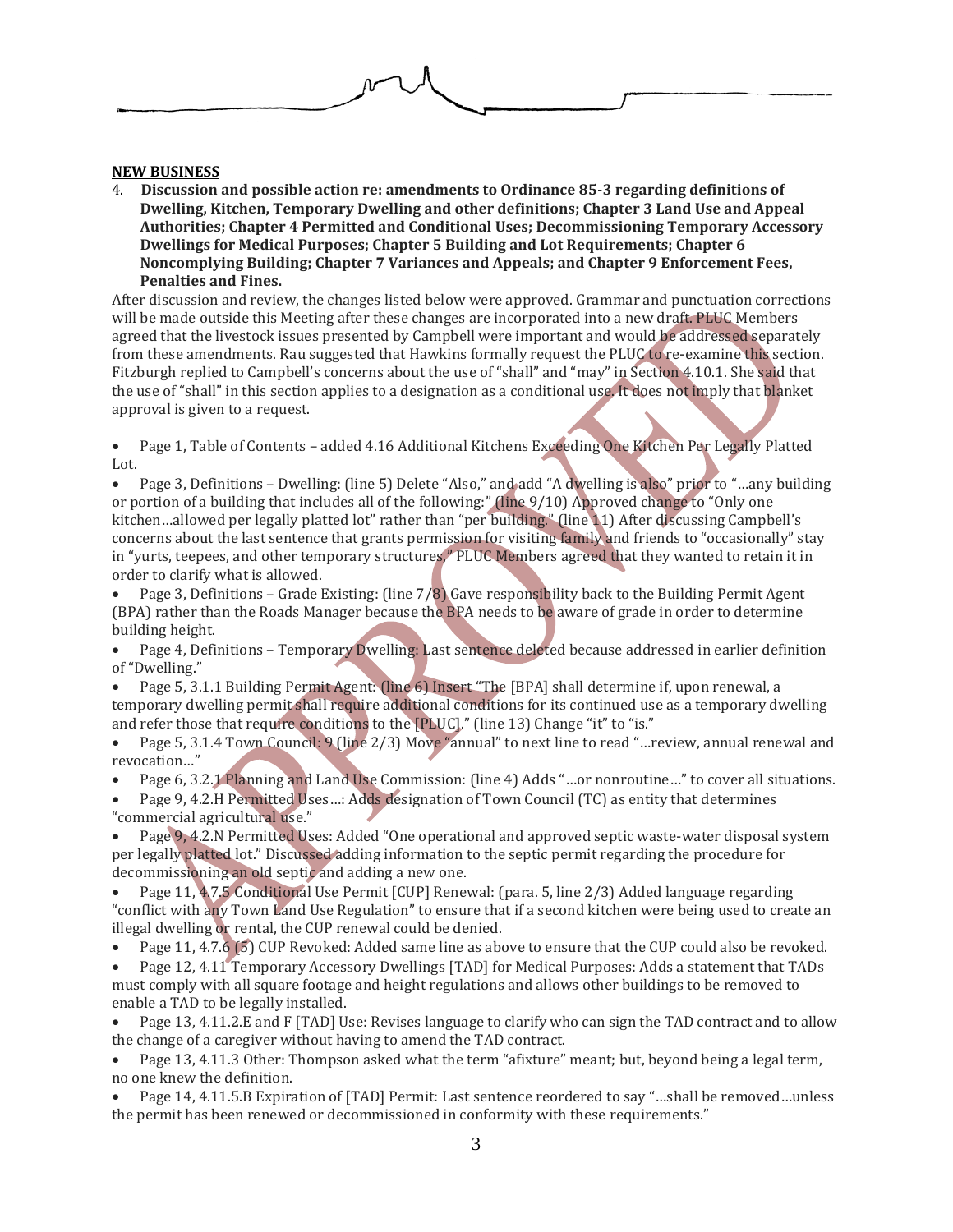

 Page 14, 4.11.5.D: (lines 5-8) After discussing Campbell's suggestion to specifically require removal of a sink as part of the decommission, the PLUC confirmed the original wording which includes the County requirements of removal and walling over of any 220 receptacles and/or gas stubs in the kitchen area and a reference that removal of some of the plumbing may be required. There was general discussion about whether TADs should be restricted to smaller units like Park trailers so that their removal would be easier than removal of a single-wide manufactured or mobile home. It was noted that the additional requirements for decommission would include putting a single-wide on an approved permanent foundation. Rau suggested adding this issue to the next General Plan survey.

 Page 14/15, 4.12 Temporary Dwelling Permits Issued: The last sentence of the first paragraph was deleted to be consistent with its earlier deletion in the definition of Temporary Dwelling. The last sentence of the second paragraph was wordsmithed to begin, "Granting of a new [TDP]…."

 Page 17, 4.16 Additional Kitchens Exceeding One Kitchen Per Legally Platted Lot: Adds a section to regulate a second kitchen as a conditional use permit. Language was added at this Meeting to regulate the decommission of a second kitchen in the same way it is regulated for a TAD. PLUC Members agreed the CUP would be nonpermanent and must be renewed annually. Fitzburgh added that the CUP application will have to be updated.

 Page 18, 5.2.A and B Setback Requirements: Wordsmithing was done in A and B to add the word "setbacks" to the descriptions.

 Page 19, 5.5 Only One Dwelling Per Legally Platted Lot: (line 3) changed wording from "The purpose of requiring one dwelling per…" to "The purpose of limiting…." (Para. 3, lines 8-10) Changes language to say only one kitchen per lot to match change in the definition of "Dwelling" and adds a reference to the regulation to allow a second kitchen through a conditional use permit.

 Page 20, 5.6 Approval Required For Lot Division: Added a note that the code sections listed are from Utah State Code.

 Page 20, 5.7.B All Buildings Must Be Permitted: (Para. 1 and 3) Redesignates the BPA (in three places) instead of the Roads Manager as the responsible agent for Grade Reviews.

 Page 20/21, 5.7.C and D: (line 3) Adds the phrase "from the lot" between "exit point" and "of the surface water" in both sections.

 Page 21, 5.9 Conversion Of Existing Dwelling To An Accessory Building: Adds the same language used for TADS and Temporary Dwellings regarding decommission of a kitchen.

 Page 21, 6.1 Noncomplying Buildings: Change first line to read "…before the Town's current Land use designation…."

Page 25, 7.1.4(2a) Graphic Information: Add "setbacks" to the list of items to show on the site plan.

 Page 25, 7.1.4(2d): Changes "Drainage Review signed by the Roads Manager to "Grade Review signed by the [BPA]."

 Page 26, 7.1.5 Procedures for Variance Applications: Moved the following from Written Information to this section: "Noticing and posting requirements shall be met as specified in this Chapter and in accordance with the Utah Open and Public Meetings Act."

 Page 27, 7.1.11 Time Limit for Variance: (lines 5-7) The following phrase was modified as underlined: "The Town may grant an extension of a Variance for up to one additional year when the Applicant is able to demonstrate no change in circumstance that would result in an unmitigated impact or the permit has yet to be approved by the Grand County Building Department." Deleted "Extension requests must be submitted prior to the expiration of the Variance" and the last sentence which invalidated building permits not approved by Grand County Building Department within six months of zoning approval. These were considered redundant.

 Page 29, 7.2.2 Scope of Review…on Appeals to the Variance and Appeal Officer of the Assessment of Fees: (line 4) Changed "written fee is assessed" to "fee is assessed."

Fitzburgh moved to recommend that the Town Council approve amendments to Ordinance 85-3 as presented in the Excerpted Draft Amendments dated 4.10.8 version 2 and as amended tonight. Hawkins seconded the Motion. Fitzburgh, Hawkins, Rau and Thompson approved the Motion. The Motion passed unanimously.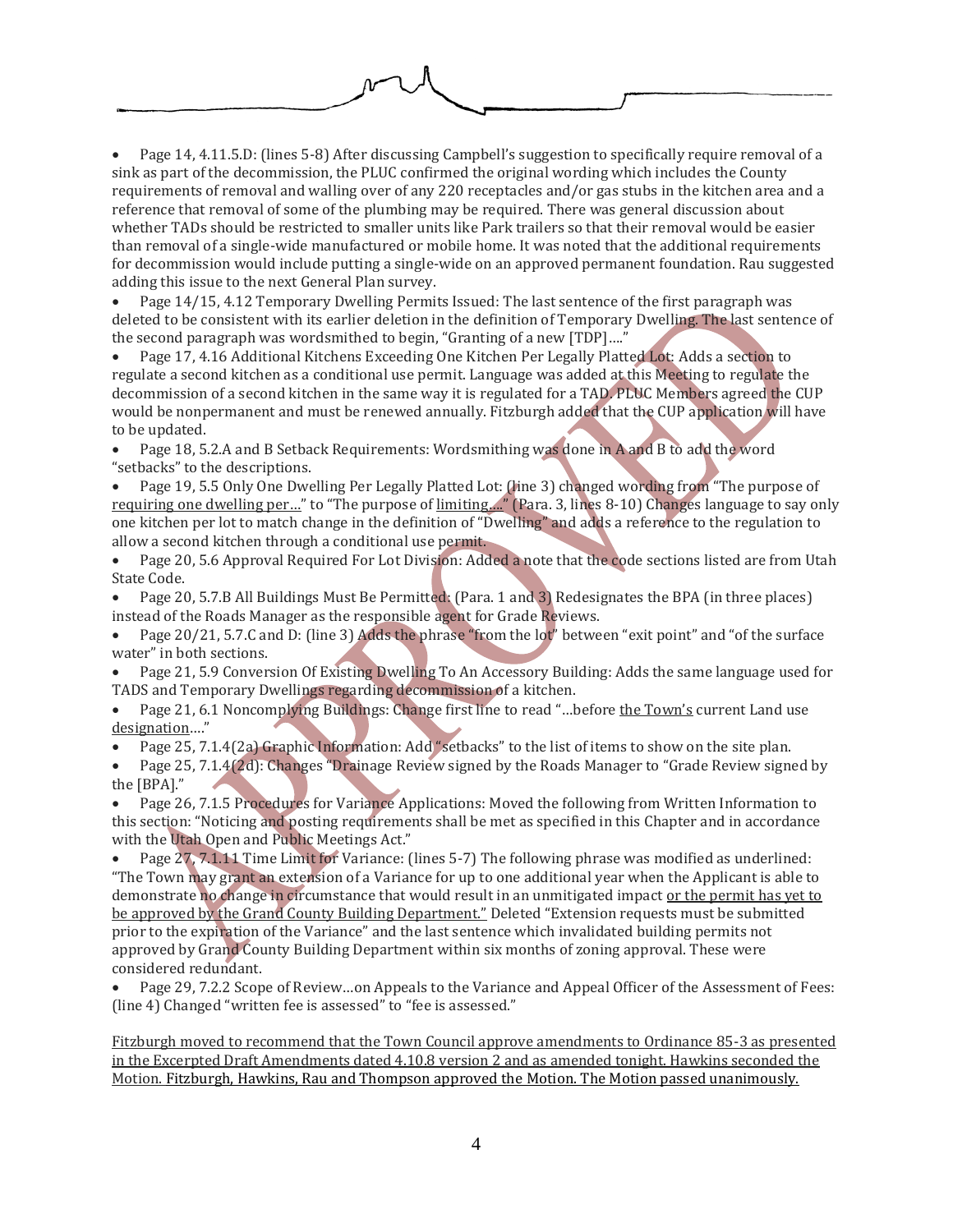

Fitzburgh will make the changes and submit to PLUC and TC Members. Thompson and Roth will consult regarding grammatical changes after the document is updated.

**5. Discussion and possible action re: amendments to Ordinance 95-6: An Ordinance regarding the Building Permit and Other Land Use Permit Processes to align it with proposed amendments proposed to Ordinance 85-3.**

Fitzburgh asked PLUC Members to review the proposed amendments before the next Meeting and to submit any comments to her a week before the next Meeting in order to allow time to incorporate corrections and changes before the Meeting.

Fitzburgh moved to table Item 5. Thompson seconded the Motion. Fitzburgh, Hawkins, Rau and Thompson approved the Motion. The Motion passed unanimously.

**6**. **Discussion and possible action re: revisions to Resolution 2013-1: A Resolution to Adopt a Permit Application and Fee Schedule.**

Fitzburgh moved to table Item 6. Hawkins seconded the Motion. Fitzburgh, Hawkins, Rau and Thompson approved the Motion. The Motion passed unanimously.

Rau asked Members to review the proposed amendments before the next Meeting. Fitzburgh said she will also send out revised permits and Building Permit Information Sheet as part of the packet.

**7. Discussion and possible action re: recommendation to Town Council regarding a Routine Solar Energy System (SES) Application for roof-mount SES on noncomplying structure due to setbacks on Lot 431.**

The application had been reviewed by PLUC Members in advance of the Meeting. They agreed that the application was complete and had the necessary plot plan, work order number, and requested information. Fitzburgh stated that this was a routine Solar Energy System application on a noncomplying building due to setbacks which requires the PLUC to make a recommendation to the Town Council.

Fitzburgh moved to recommend approval as presented of the Routine Solar Energy System Application for Lot 431 to the Town Council. Thompson seconded the Motion.

In further discussion Fitzburgh reported that, since State Code says that a roof-mounted solar installation is not a structural change to a noncomplying building, she would recommend that the Town Council approve the application as presented.

Fitzburgh, Hawkins, Rau and Thompson approved the Motion. The Motion passed unanimously.

## **UNFINISHED BUSINESS**

## **8. Discussion re: topics, themes, and process for the General Plan Survey.**

PLUC Members reviewed options for a post to the Castle Valley Community FaceBook Page informing residents of the upcoming General Plan survey and a request for participation in the process. Members agreed to use Thompson's draft. She will post it and will serve as the contact person.

Rau asked Members for their input on topics and issues to include in the General Plan survey. Hawkins suggested animal control, including the leash law. Thompson suggested the complaint process. Rau suggested, in addition, aging in place; volunteering for Town government, committees, and projects; speeding; improved communication; use of the Town funds for specialists as written into 85-3, including lawyers; fire protection; and rentals. He asked PLUC Members to start going through the survey to consider what should be added or deleted.

Fitzburgh moved to table Item 8. Hawkins seconded the Motion. Fitzburgh, Hawkins, Rau and Thompson approved the Motion. The Motion passed unanimously.

**9**. **Discussion re: storage of fuels and hazardous materials within the Town** (left tabled).

**10. Discussion re: future amendments to Ordinance 85-3** (left tabled).

**11. Closed Meeting** (none).

## **ADJOURNMENT**